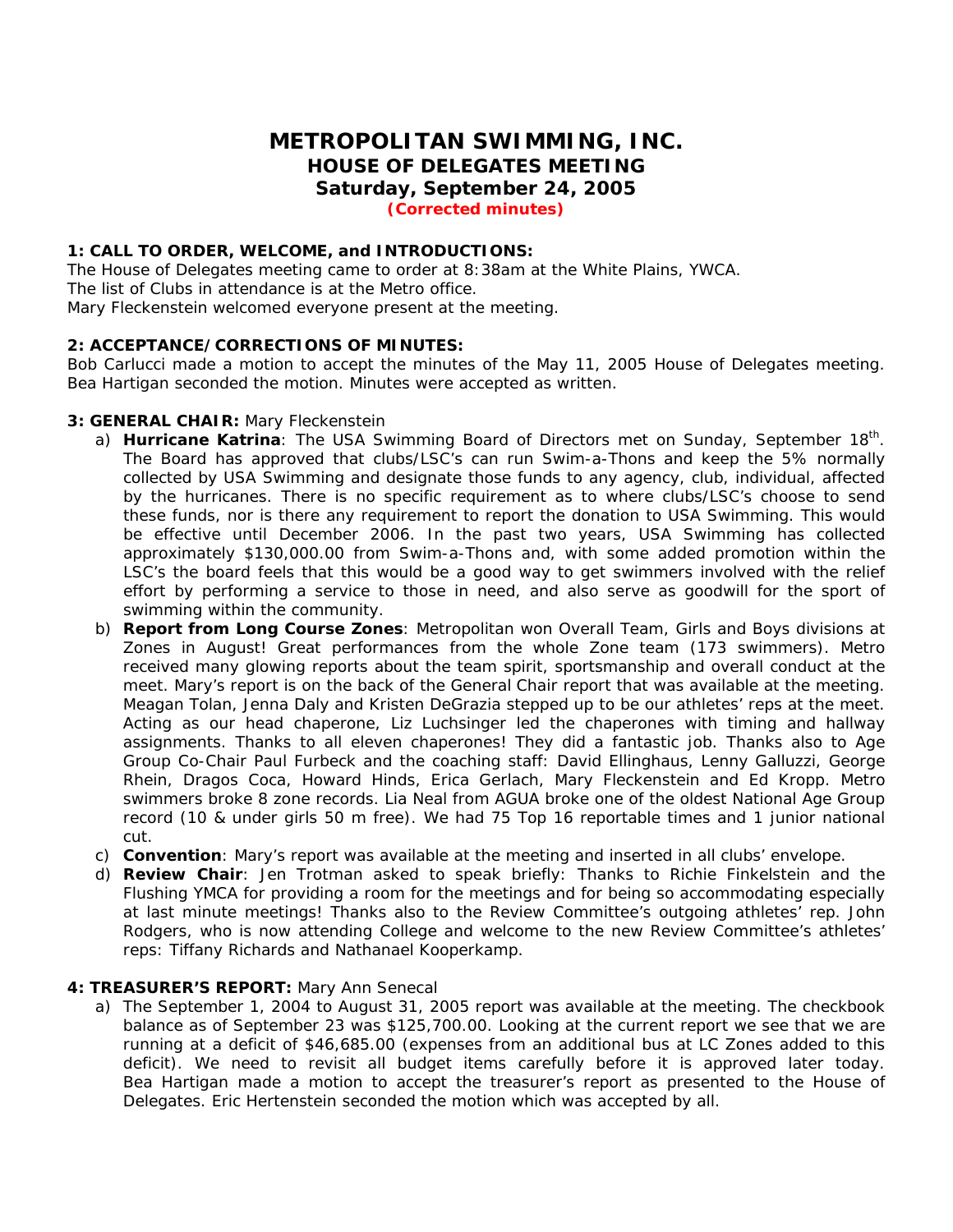### **5: FINANCE CHAIR:** George Rhein

- a) A copy of the proposed budget (as of July 6, 2005) was included in each club's packet.
- b) Long discussion about the operational budget: which items should be adjusted, which should be deleted or maintained, what the capital reserve is, etc.
- c) Robbie Ortoff made a motion that all financial disclosures should be included in the financial report each year. Bob Carlucci seconded the motion. Discussion: USA-Swimming recommends LSC's to keep one year operating budget on reserve to keep the LSC viable should there be an unseen emergency. All in favor. **Motion carries.**
- d) Mary Ann Senecal made a motion that the athletes' stipends for Nationals (\$400), Juniors (\$300) and Speedo Sectionals (\$150) remain at the original amount and not be increased as proposed in the budget at the BOD of April 12, 2005 (Nationals to \$600; Juniors to \$450; Sectionals to \$200 and all relay only athletes increased of \$50). Bea Hartigan seconded the motion. After very long discussion, Mary Ann withdrew her motion. Dave Ferris then made a motion to accept the proposed budget lines that raise the athlete's stipends for Nationals from \$400 to \$600, for Juniors from \$300 to \$450, for Speedo Sectionals from \$150 to \$200, and for relay only athletes to increase their stipend by \$50 depending on the meet. At Convention, Executive Director Chuck Wielgus mentioned that USA Swimming has to find a way to continue to upgrade the support for its elite level athlete. Paul Fortoul seconded this new motion. Discussion: What about US Open? Answer: this is not in this proposal. Vote was called: **motion carries and stipends will be increased as proposed in the budget.**
- e) Mary Ann Senecal made a motion to remove the \$2000 allocated for the Golden Goggles Award Dinner from budget. Bea Hartigan seconded the motion. Discussion followed. It was very nice to send the Coach of the Year to the Dinner. We would like to send two people to the dinner. Vote was called: **motion fails.**
- f) Bea Hartigan then made a motion to reduce that amount of the Golden Goggles Award to \$1,000. No one seconded the motion so this **motion failed**.
- g) Dave Ferris made a motion to raise the per swimmer fee for the Winter Zones participants from \$100 to \$150 for 10-under and from \$250 to \$325 for 11-over, and for the Summer Zones participants from \$100 to \$200 for 10-under and from \$250 to \$400 for 11-over (since there is one extra day). Bea Hartigan seconded this motion. Long discussion again about this. How much does it really cost Metro? It looks as though it cost Metro about \$135,000 to go to Zones. Swimmers paid about \$45,000. Metro itself paid about \$90,000 to go to Zones. A lengthy discussion followed on this subject. Vote was called: **motion carries**.
- h) Dave Ferris made a motion to reduce the amount allocated to the Club Development Grant program from \$30,000 to \$25,000. Bea Hartigan seconded the motion. Vote was called: **motion carries.**
- i) Bea Hartigan asked that the budget line about the Open Water 10K be removed as this event will not be held in 2005-06.
- j) Rich Finkelstein asked where the Fran Schnaar Fund income amounts were since he has given a check each year for this. It went in the miscellaneous items. We need to give it its own line.
- k) Mary Ann Senecal made a motion to accept the operational budget (ongoing income/expenses that are going to happen every year) as amended. David Ellinghaus seconded the motion. Vote was called: **motion carries**.

## **6: ADMINISTRATIVE VICE CHAIR:** Bea Hartigan

- a) Bea's report from Convention will be included with the minutes. She attended meetings and seminars all day. She also attended the athletes' workout all four mornings. Paul Furbeck joined Bea the last two mornings of practice. It was a great opportunity to meet athletes from other parts of the Country.
- b) There were some major considerations that we underwent at the convention, one of which was the reconstruction of the whole make up of the committees and how many vice presidents there are going to be. Many committees have now become coordinators and there will be only a few members to these committees. Their descriptions are being moved from the Rules Book to the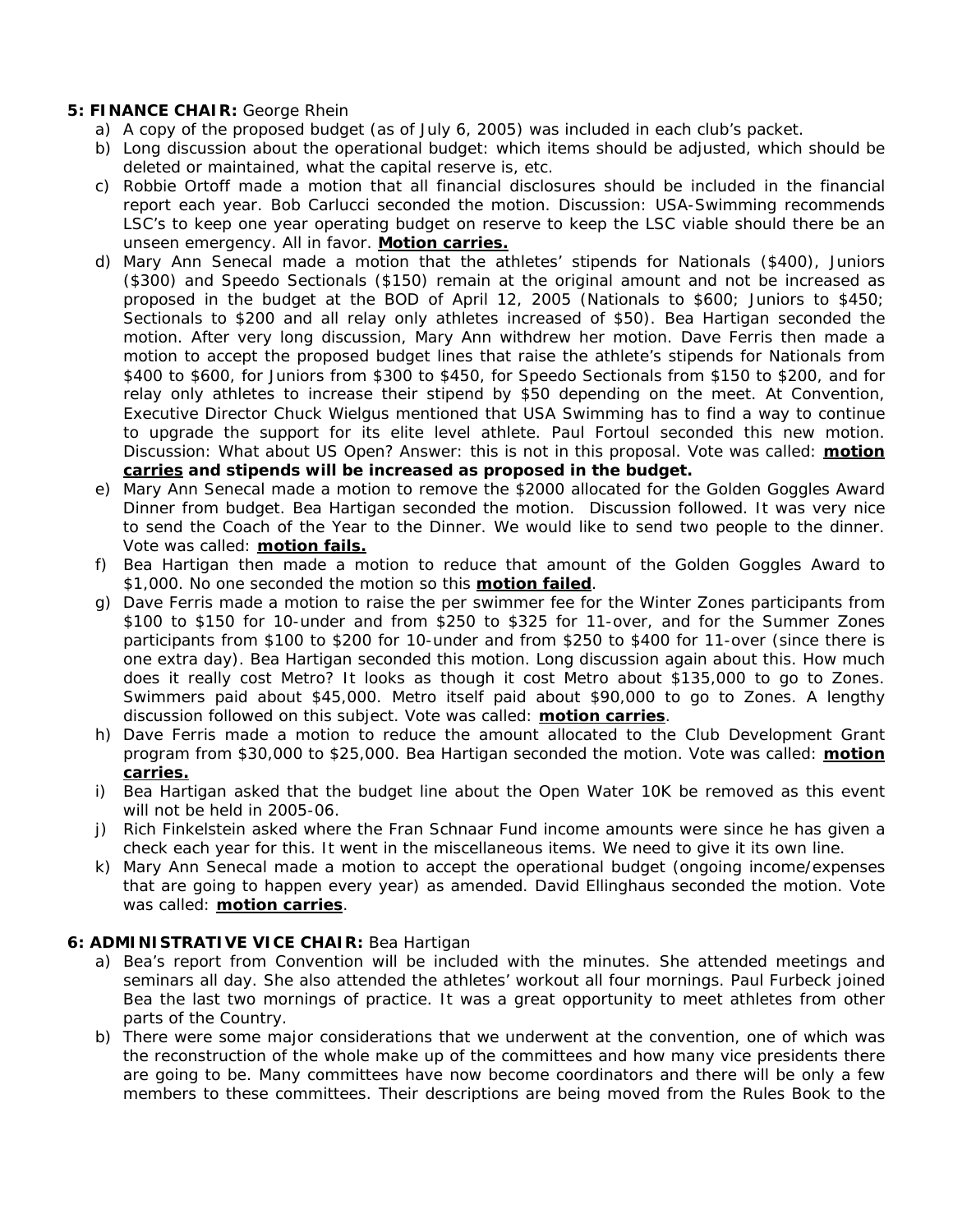Policy Manual. These are being rearranged. That does not take effect until the Convention of 2006.

### **7: SENIOR CHAIR:** Dave Ferris

- a) Senior Meetings at Convention were relatively uneventful. Not a lot of changes this year. \* Spring Sectionals (Speedo Champions Series) will be at Harvard University, MA in March.
	- \* The Spring Championships will be in Seattle, Washington
	- \* Summer Super-Sectionals will be in Buffalo, New York
	- \* Summer Nationals will be in Irvine, California
	- \* Junior Nationals Championships will be at Irvine, California
- b) Spring Championships will have a new format: 18 & under cuts and 19 & Over cuts. The time standards for the Summer Nationals meet are very different. It will be a major selection meet and the format will be different as well.
- c) Junior Nationals time standards will remain the same as this year except for the men 100 meter breaststroke (1:08.39L). Also changes on the relay cuts.
- d) All time standards are posted on the USA Swimming and Metropolitan Websites.

### **8: AGE GROUP CHAIR:** Paul Furbeck and Bob Vializ

- a) Mary welcomed former Age Group Chair John "Mac" McIlhargy who is now based in Colorado Springs as USA-Swimming Club Development, Director of Aquatic Industry Relations. Get in touch with Mac if you have any problem with your facilities!
- b) Paul thanked everybody for the support he received from Metro as he was head coach at the Long Course Zones in August and then attended the Convention in September. His report from Convention was in the clubs' envelope. Paul believes that elite swimming in Metro is in good shape. He believes that Metro's continued support of all the Zone meets is critically important to the future of our LSC. Paul thanked again all the coaches that were at Zones and also Mary Fleckenstein for organizing the whole trip.
- c) Bob and David Ellinghaus of Technical Planning want to look at Coaching Development. He would like to invite a nationally ranked coach to come and talk or do a course after the House of Delegates next September, to help coaches get new ideas, tips, etc. There are also many coaches in Metro that have done tremendous things with their age group programs and we may want them to come up and share how they did it with every one else. Bob is asking coaches to email them with their requests, ideas, and suggestions.
- d) Mary reminded all to get involved and contact the age group, technical planning, and senior chairs to get on those committees and give your input. That's the best way to get your voice heard!

### **9: COACHES' REPRESENTATIVES:** Gil Smith

- a) **"Metropolitan Age Group Coach of the Year"** sponsored by the American Swim Coaches Association: must be selected by coaches. Gil didn't know that the dates for submitting the applications had been changed. Nomination forms are now available on the Metro Website. We will have a vote within the next month and we will announce the Coach of the Year at the January House of Delegates meeting. The Coach of the Year will be voted on before the Golden Goggles Award dinner so he/she can attend.
- b) Report from Convention: everyone should be aware of the new programs being offered:
	- 1. IMX *The IMX Challenge* is a motivational program whereby swimmers will be scored and ranked nationally on their performance in a combination of five or six events. The purpose of the program is to promote versatility in age group swimming while advocating greater participation and development across a range of events that are integral to long term success in swimming. See USA Swimming website for more details.
	- 2. How to create a Web Account on the USA-Swimming website to use the *My USA Swimming* page.
	- 3. *Virtual Club Championships* program (VCC)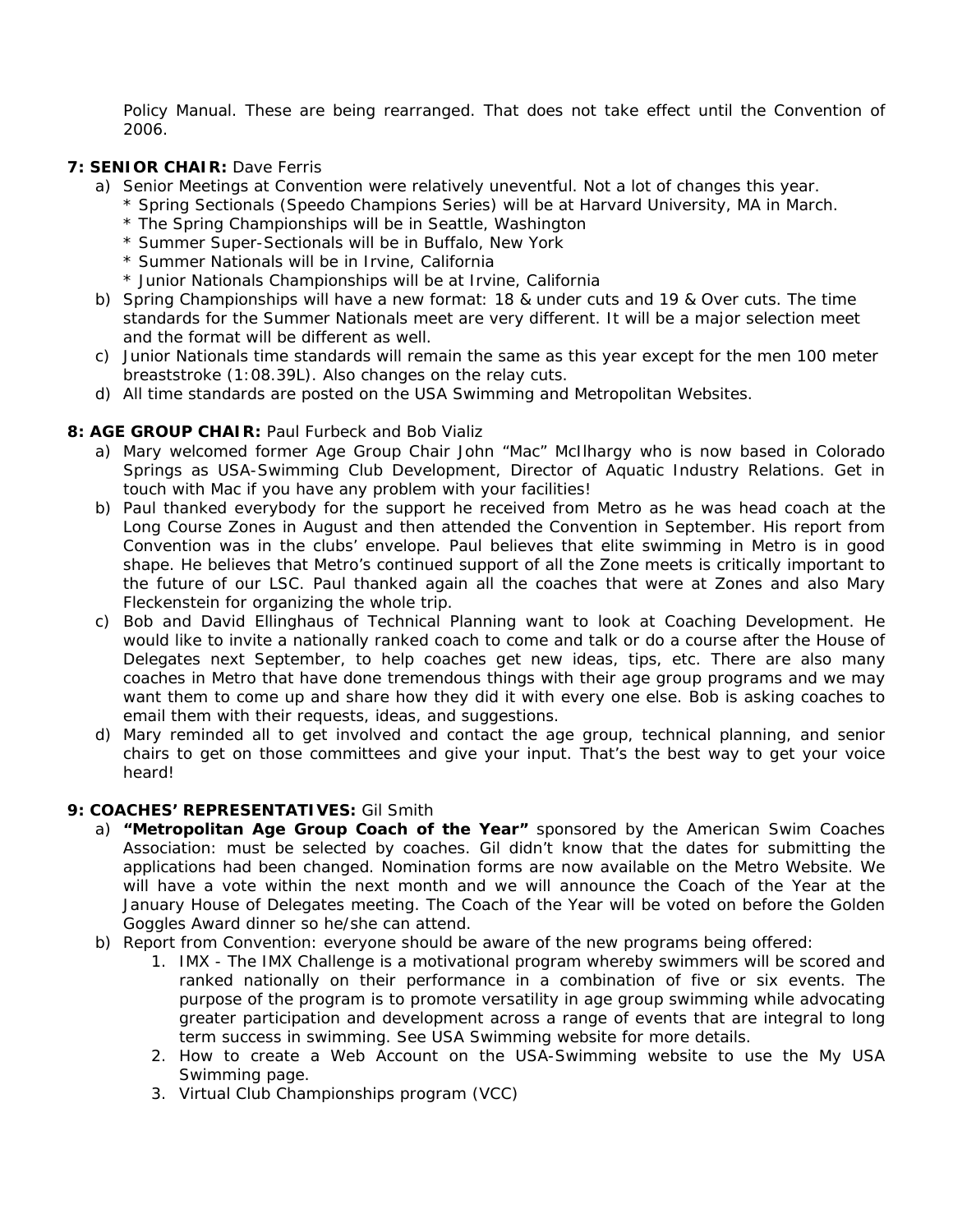c) Controversy about the picture of the six swimmers used for the *We Want You on Our Team* USA-Swimming campaign that was launched August 2<sup>nd</sup> at the Mutual of Omaha Duel in the Pool.

# **10: ATHLETES REPRESENTATIVE:** Anthony Mironov & Sophie Staskiewicz

Anthony was not able to attend the meeting as he was on a College recruiting trip. His report from Convention was available at the meeting. Sophie led the athletes meeting at the HOD. Sophie gave the Sign up sheet of athletes to Barry Roffer.

- a) Athletes spoke about what they could do to help the victims of Hurricane Katrina. Get in touch with swimmers affected on a personal level: send letters, donate clothes, etc.
- b) Athletes Bios on the USA-Swimming website. Try to have athletes check the USA Swimming and Metro websites more often. A lot of information is there. They asked to have an "Athletes" page on the Metro website, for testimonials, articles, etc.
- c) Athletes went over the IMX program and the FINA rules about the breaststroke and backstroke.
- d) Athletes would like to have a dance. Athletes from Niagara and Adirondack would like to have a New York State meet with swimmers from Metro and athletes feel that it would be nice to have a dance after the meet. That meet could be held in the spring after the big meets are over.
- e) They would also like to stay an extra night at Zones to socialize with athletes from other LSCs!

### 11: TECHNICAL PLANNING: David Ellinghaus

- a. The sheet with the updated standards for 2006 Metro meets (Age Group, Silvers, JO's, Zone Qual. and Senior Mets) was included in the coaches' packets. They are posted on the Metro Website.
- b. Discussion at Technical Planning meeting about the division of clubs in Metro North, Central and South. South age group meet has been quite large so we need to move one team to Central. OWA has asked to be moved to Central. David Ellinghaus made a motion to move Old Westburry Aquatic to Central on a one year trial basis for Silvers and Age Group. This would be reviewed before the 2006-07 season. Paul Fortoul seconded the motion. Vote is called: **Motion carries**.
- c. David Ellinghaus made a motion to keep the long distance events that were introduced last year at JO's: 1000 free for 13-14 and 1650 for 15-18. We would only guarantee 20 swimmers per event in a 10-lane pool (16 in an 8-lane pool). Brian Brown seconded the motion. Discussion: can a swimmer that is bumped from one of those events be entered in another event instead. Mary said "Yes", they could be entered in another event. Vote is called: **Motion carries**.
- d. David Ellinghaus made a motion to add the 400 IM for the 11-12 age group at Long Course JO's. Mary Ann Senecal seconded the motion. Vote is called: **Motion carries**.
- e. Technical planning recommends the following dates for the Long Course 2006 Season calendar:
	- 1. Senior Mets: July 6-9, 2006 Paul Fortoul seconds. **Motion carries**.
	- 2. Summer JO's: July 28-30, 2006 Corinne Cody seconds. **Motion carries**.
- f. Summer Senior Mets: a motion made by David to move 2006 LC Senior Mets to the morning instead of evening was later withdrawn. Dave Ferris would like to revisit the issue of long course Sr. Mets with maybe having trials/finals again or even opening the meet to other LSC's.
- g. TP has begun discussing long range planning (Seniors and Age Group chairs will do the same). One issue is where to put short course Senior Mets in the schedule. Coaches are asked to give feedback to David Ellinghaus (TP) and Dave Ferris (Seniors).
- h. Talks with Age Group chair about bringing Coaches Education Workshops to the Metro HOD starting in September 2006.
- i. Thanks to Len Galluzzi and Paul Fortoul for the tremendous work they did putting together the Metro Guidelines.
- j. Technical Planning report is available on the Metro website.
- k. Reminder: Clubs hosting Invitationals: on the meet notice, it must list specifically the teams that are invited. If you list all the teams within the LSC or say "every team from this LSC (or USA-Swimming) are invited", then the meet information may be posted on the website. The information on acceptance "first come first served basis" or "cut by time" must be on the meet information sheets as well. All teams hosting invitationals must update their meet info within the week or the information will be taken off the webpage.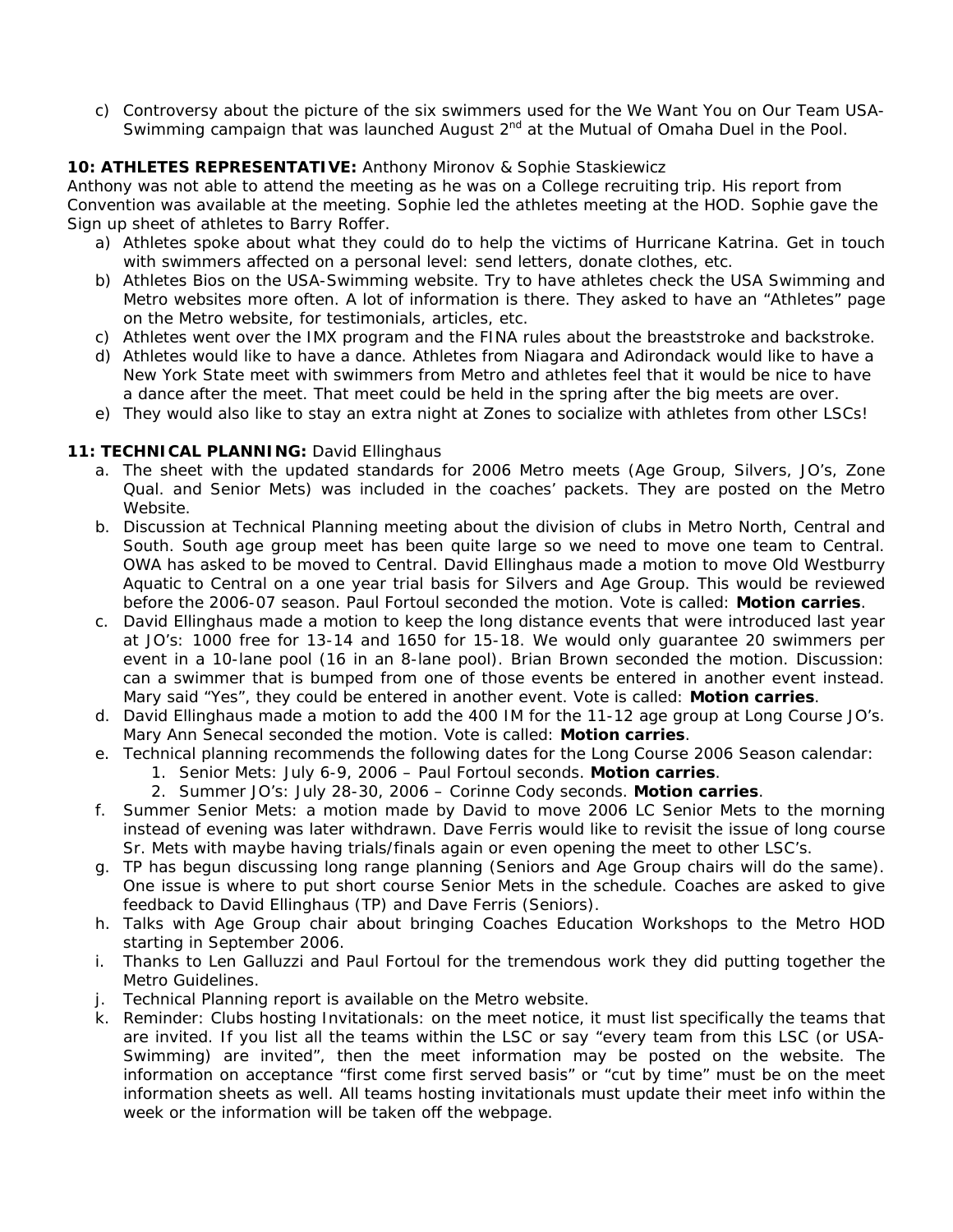### **12: OFFICIALS CHAIR:** Holger Fietkau & Kris Sawicz

- a) Joseph Stetz Memorial Scholarship Award Applications are available on the website. They will be due no later than January 30, 2006.
- b) Bea Hartigan went over the details of the FINA rule regarding the breaststroke and backstroke. Newly approved rules are posted on both USA-Swimming and Metropolitan Swimming websites. For the backstroke the rule applies especially when using FINA touch pads. Swimmers are still not allowed to curl their toes over the lip of the gutter. It's better to tell the swimmers to keep their toes under water. For the breaststroke, the stroke cycle remains one arm stroke, one leg kick in that order. The FINA rule lets the swimmers do a downward dolphin kick in the midst of the arms pull but it must be immediately followed by a breaststroke kick (at the start or at a turn). Swimmers are not mandated to do the dolphin kick; they are permitted to do it. They are mandated to do a breaststroke kick. Bea suggested that coaches don't even tell their young swimmers that they are allowed to do that. (David Ellinghaus mentioned that some camps were teaching this to swimmers this past summer. Many young swimmers came back with misinformation, thinking that they could do 15 yards of dolphin kick underwater in the breaststroke! So it's important for them to know the rule).
- c) Corinne Cody gave dates for clinics in Hudson Valley North. Rich Finkelstein gave clinic date at Flushing. They have been posted on the website.
	- **1.** New & Recertification: October 6, 2005 at 7:30pm at Flushing YMCA, Queens, NY
	- **2.** Meet Directors: October 12, 2005 at 7:00pm Valley Central Natatorium, Rte 17K,
	- **3.** Recertification: October 19, 2005 at 7:00pm at CSEA Regional Office, 568 Rte 52, Beacon,
	- **4.** Recertification: October 26, 2005 at 7:00pm at Valley Central Natatorium, Rte 17K,
	- **5.** New Officials: November 12, 2005 at 9:00am at Valley Central Natatorium, Rte 17K,

### **13: ZONE TEAM COORDINATOR:** Barry Roffer

- a) Negotiations are under way with hotels, transportation and equipment for winter Zones 2006.
- b) Thanks and congratulations to the staff and swimmers. This is the first time that Metro won Summer Zones.

### **14: REGISTRATION COORDINATOR:** Barry Roffer

- a) Three new clubs were represented at the meeting: Dutchess YMCA, White Plains YMCA, and Madison Square Boys & Girls Club. FAST Swim Club is coming back to the LSC. The three new clubs will have to meet with the board before they get approved and will have to fill out all paperwork and meet requirements of all First-Year clubs.
- b) Registration for 2006 is \$52 for athletes and non-athletes. Applications were available at the meeting and are posted on the website as well.
- c) Paper registration is not allowed except for non-athletes. Registration should be done with Hy-Tek Team Manager and can be emailed BUT hard copy and check must be mailed to the office. Registrations will not be accepted without a check! Registrations will be held until the check is received. Please make sure that you run a hard copy of the registration export file so you can verify that all swimmers are exported on your file. All registrations must be in the office no later than December 1, 2005
- d) Any swimmer that swims in a meet without being registered will be fined up to \$100 per occurrence. Coaches must be registered as non-athletes AND as athletes if they want to swim in a meet!
- e) Changes in coaches' certifications on the website: if certification has expired, name will be removed from the coaches' roster on the website as per USA-Swimming request. Coaches must send copy of their renewed certifications as soon as they take the tests so they can get their new cards before their certifications expire. Coaches that are not current with their certifications will not be allowed on deck. A signed copy from an instructor can be faxed or mailed to the office as well (when course is given in your facility, get blue copy of facility addendum with the names of those that took a course).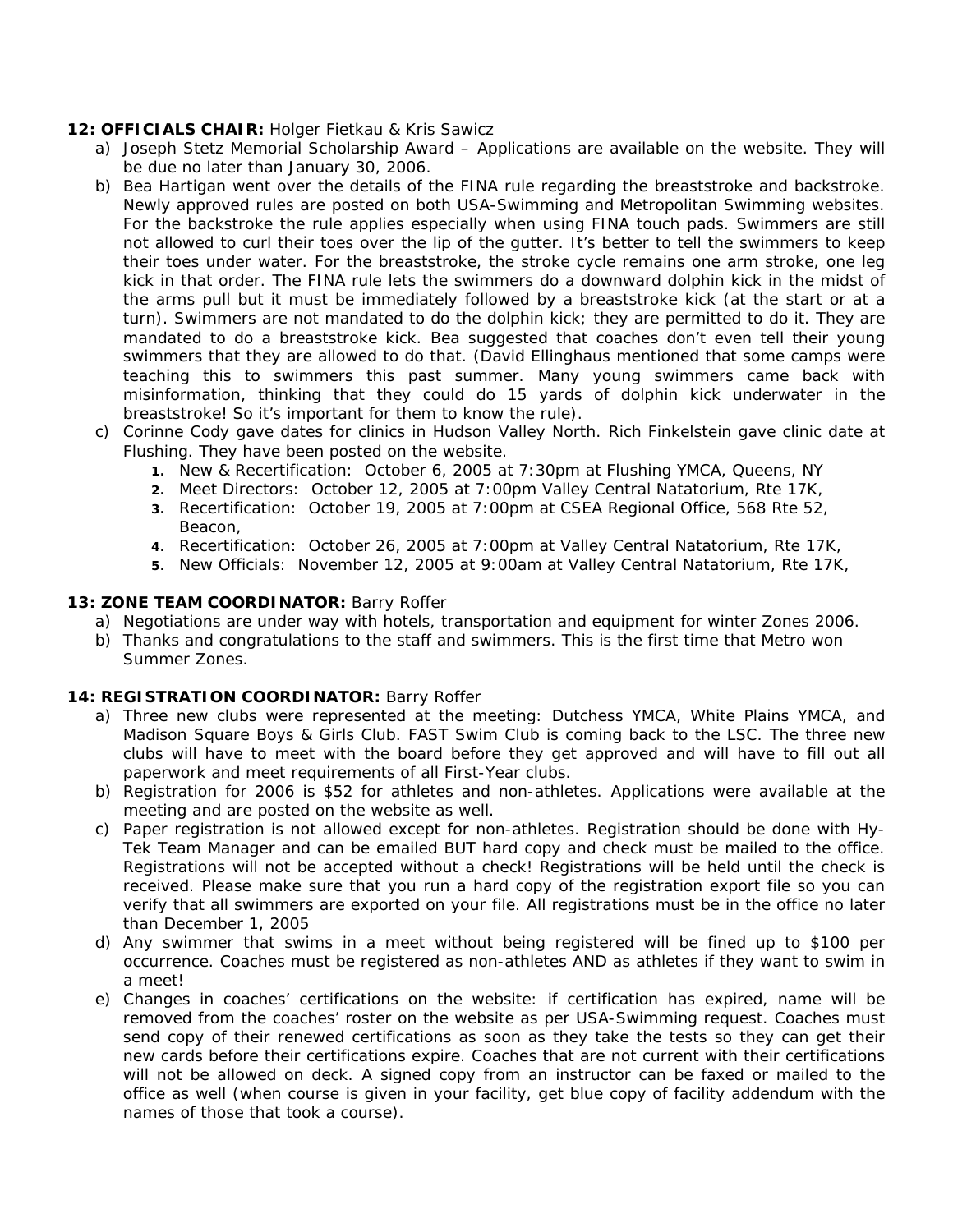- f) If applying for dual meet or time trials you must turn in a written sanction request. Form is available on the website. Time trials at meets must have a separate sanction number. Time trials must be sanctioned by the LSC and conducted in accordance with all USA Swimming Technical Rules, including rules for the number of events to be swum per day and for the required number of certified officials. Time trials must be announced, authorized, and publicized in accordance with the procedures established by the LSC. Times from performances in a time trial conducted as "closed competition" will not be entered into SWIMS. Teams running a time trial for only a few events for a few swimmers MUST advertise it and open those trials to swimmers of other teams.
- g) Times achieved at a time trial may be used for Metro Record but not for NAG Top 16.
- h) Reminder: coaches must make sure of the nationality of their swimmers. Foreign swimmers must be registered as such.
- i) Metro does not require a copy of the birth certificate of swimmers at this time, but we reserve the right to require it at a future time if it becomes necessary.

#### **15: NATIONAL TIMES VERIFICATION/TOP 16:** Monique Grayson/Mary Ann Senecal

- a) Swims Interface with Club Registrars Workshop information was available to all at the meeting. It will help coaches with Team Manager Electronic Registration, Electronic meet Entry and SWIMS/CLUB Reconciliation. If registration information at the Club level is incorrect, then meet information will be incorrect and swimmers' times may not be recognized as belonging to a registered swimmer. All coaches and registrars of a club must have the same exact database. Coaches may send a registration file to Barry to verify that their team database is identical to the official USA-Swimming Database.
- b) Monique & Mary Ann went to convention. They both attended all the NTV and Top 16 meetings. Monique also attended most of the Registration meetings and workshops except one that Mary Ann attended. Both Mary Ann & Monique's reports were included in the packets.
- c) One week before a team is running a meet, the meet director MUST send a file to Barry to have a meet reconciliation done. Swimmers that are not registered by the first day of the meet MAY NOT SWIM IN A MEET. Meet directors will then get a file back from Barry and need to make corrections in the meet database. Barry must then notify all Metro teams (as well as other LSC's teams) of the errors or problems or mistakes in their database. This is not the meet directors' responsibilities. As a reminder to coaches, swimmers must be registered with their official legal name as written on their birth certificate. So, if a swimmer's legal name is John Doe but his preferred name is his middle name Zach, then the swimmer MUST be registered as John Z Doe (preferred name Zach) and his ID number will reflect this as, for example, 010196JOHZDOE\*. Coaches and Registrars databases must match. If coaches have questions about this, call or email Barry, or Mary Ann or Monique.
- d) After a meet is held, meet directors must email a full meet backup database to Monique (NY City and North) or Mary Ann (Queens and LI) so they can upload meet results to SWIMS. Teams using MM 2.0 database are asked **not** to check the box that says "Lock Database back-up as Read-Only for Results, Splits, and Relay Names" as if this is checked, we will not be able to make any corrections/changes to the database if it's needed.
- e) After a meet's database has been approved, please send it to Mary Ann for Metro top 10 and for NAG Top 16.
- f) Keep Your Hy-Tek Software Up-to-Date. The Current Releases are (as of 10/2/05): Hy-Tek **Meet Manager 2.0Ca and Team Manager 4.0Ka** - Users of the original Meet Manager MUST update to release 1.4Qe in order be able to use files done in Version 2.0 (1.4Qe is the last release and support will end in April 2006).

#### **16: WEB PAGE COORDINATOR:** Monique Grayson

a) Monique attended the "Best Practice for LSC Webmasters" workshop as well as the "Advance Website Development for LSC Webmasters" workshop. It was reminded at the time that webmasters can't post negative information on coaches and that coaches list on an LSC website may list all the coaches whose certifications/registrations are current but we may not list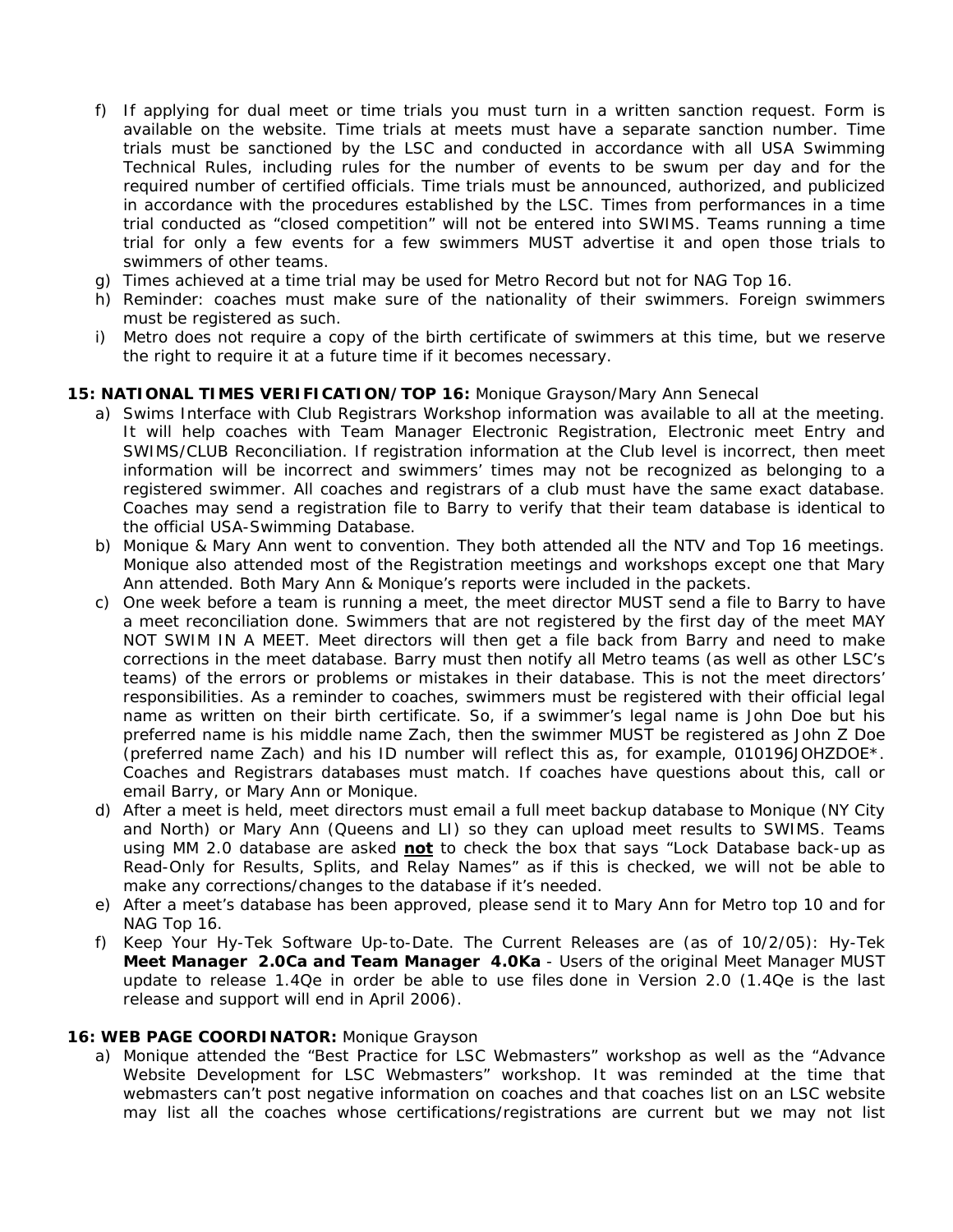coaches whose registration/certifications have expired. So, if coaches' names are not on the list, they are not to be on deck at any meet or at practice either.

- b) If something needs to be posted on the website, please send it to Monique. Also email Monique if you find mistakes or errors or broken links on the website. Let us know what you like and what you don't like!
- c) We will add a page for Athletes on the website. Metro By-Laws (about 86 pages) and Metro Guidelines (about 44 pages) will be posted as soon as they are revised and corrected. Those had not been updated in many years and Lenny Galluzzi and Paul Fortoul have undertaken an unbelievable job and have updated everything. We are now on version 4 of the updating process and we will post those as soon as we feel that they are approved and corrected!

### **17: SAFETY COORDINATOR:** Carolyn Johnson

a) Carolyn Johnson was unable to attend the meeting.

### **18: HALL OF FAME:** Len Galluzzi

- a) The nominations forms should be in every team's packet and in every voting member's packets. Forms were also available at the meeting.
- b) The Hall of Fame banquet will take place on the Tuesday May 23, 2006 at Riccardo's in Queens –

### **19: DISABILITIES COORDINATOR:** Corinne Cody

- a) Two swimmers with disabilities attended the Long Course Zone Meet in Buffalo this past summer. This was a first and really good thing for Metro.
- b) All meet directors are reminded that, as part of the sanction requirements, their meet information must include the following sentences: "Swimmers with Disabilities are encouraged to enter".
- c) There is a coaches' workshop about working with swimmers with disabilities in October at the University of Michigan. Information is available on the USA Swimming website. Registration deadline is around October 9<sup>th</sup>.

### **20: OPEN WATER COORDINATOR:** Bea Hartigan

- a) The 2006 Metropolitan Open Water Championships will be on Sunday, July  $9<sup>th</sup>$  in Huntington (based on tide and boating traffic).
- b) In 2007, we are going to be hosting, along with our regular Open water events, the US Masters Nationals 10 K championships. This is the third time that Metro will be hosting a National 10K.

### **21: SWIM-A-THON:** Rich Finkelstein

- a) Anyone wanting to run a Swim-A-Thon should contact USA Swimming for information or contact Richie Finkelstein. Sanction must be requested from Barry as well (check sanction form on website).
- b) Money from Swim-A-Thon can be donated to the Hurricane Relief Fund.

### **22: OUTREACH COORDINATORS:** Brian Brown and Larry Collins

No report at this time.

### **23: OLD BUSINESS:**

a) Metro Guidelines (see above at 16c).

### **24: NEW BUSINESS:**

- a) Zone fees (see 5g)
- b) Positions up for elections in May: General Chair, Administrative Vice Chair, Senior Chair, Finance Chair, Secretary and Coaches Representative.